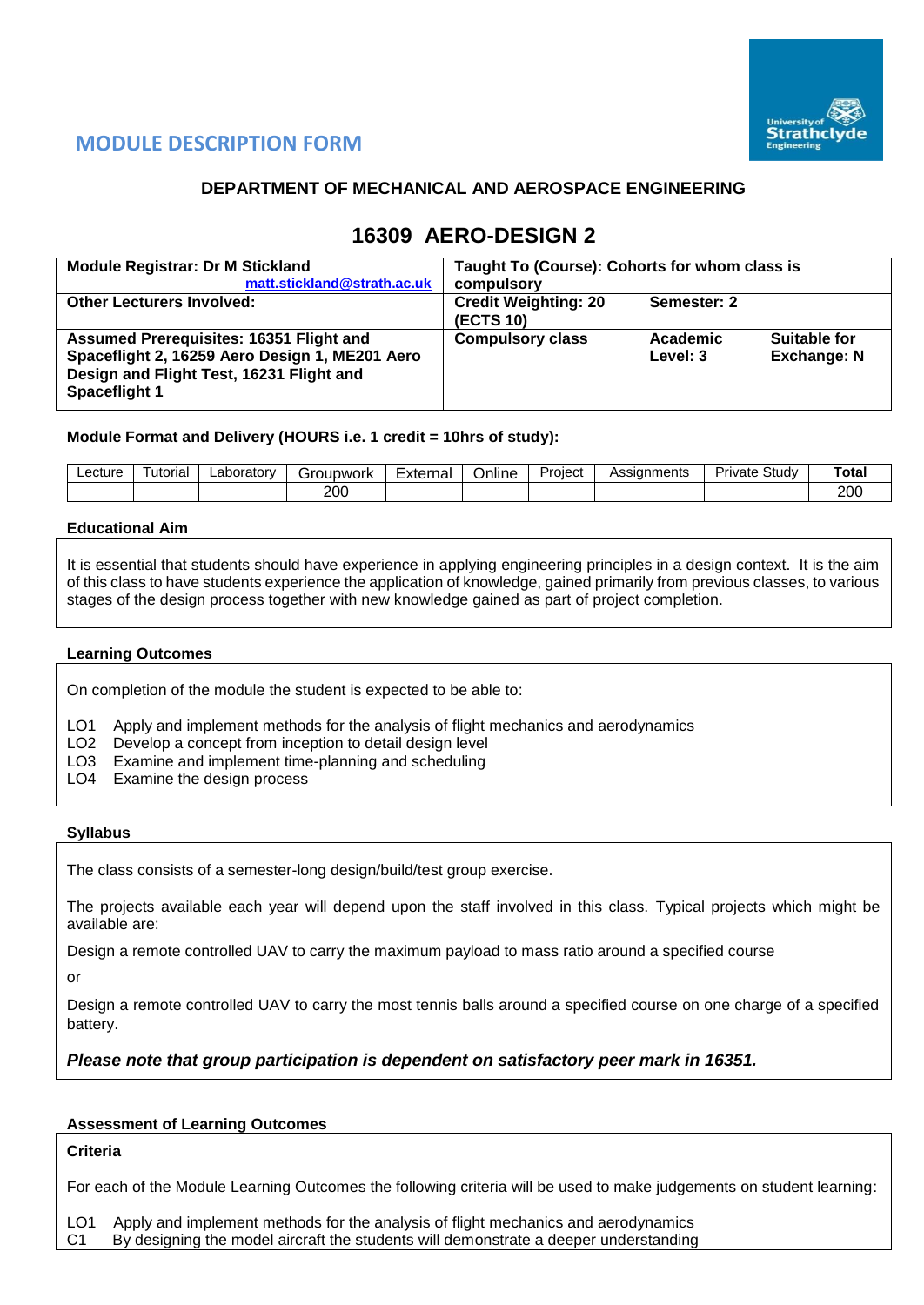- LO2 Develop a concept from inception to detail level
- C1 Creation of the aircraft will demonstrate the students' ability to take a design from concept through to detailed design
- LO3 Examine and implement time-planning and scheduling
- C1 Create a Gantt chart to demonstrate time and project planning
- C2 Keep a log book to track individual time and project planning
- LO4 Examine the design process
- C1 After initial flight test, demonstrate understanding of performance, identifying and implementing modifications to the design as required

The standards set for each criterion per Module Learning Outcome to achieve a pass grade are indicated on the assessment sheet for all assessment.

| <b>Principles of Assessment and Feedback</b><br>(within Assessment and Feedback Policy at: https://www.strath.ac.uk/professionalservices/staff/policies/academic/) |            |
|--------------------------------------------------------------------------------------------------------------------------------------------------------------------|------------|
| Assessment is carried out at the end of the semester on the following basis:                                                                                       |            |
| Individual Logbook (including organisation of time) + technical log                                                                                                | 10%        |
| Design Presentation                                                                                                                                                | 10%        |
| Peer Mark                                                                                                                                                          | 10%        |
| Report                                                                                                                                                             | 35%        |
| Drawings                                                                                                                                                           | <b>20%</b> |
| Overall Design/build quality/Performance                                                                                                                           | 15%        |
|                                                                                                                                                                    |            |

Feedback will be provided throughout the semester by:

- Informal discussion about the group's aircraft's design and manufacture.
- Constructive criticism of the group presentation.
- Comments on the technical content and presentation of the group's final report

A final mark will not be awarded until the group technical log is complete.

NB: A peer mark will be taken every two weeks and a student with a peer mark below 50% will be given an individual oral examination to establish if and why they are not contributing to the project. If a student does not contribute to the progress of the group an individual project may be assigned at any time during the semester. The size of this project will depend on when it is set.

#### **Assessment Method(s) Including Percentage Breakdown and Duration of Exams** *(individual weightings)*

| <b>Examination</b> |          |          | <b>Coursework</b> |        |           | <b>Practical</b> | <b>Project</b> |        |           |
|--------------------|----------|----------|-------------------|--------|-----------|------------------|----------------|--------|-----------|
| <b>Number</b>      | Month(s) | Duration | Weighting         | Number | Weighting | Number           | Weiahtina      | Number | Weiahtina |
|                    |          |          |                   |        |           |                  |                |        | 100%      |
|                    |          |          |                   |        |           |                  | * LO1-LO4      |        |           |

*\* L/Os: Indicate which Learning Outcomes (L01, L02, etc) are to be assessed by exam/coursework/practical/project as required.*

#### **Coursework / Submissions deadlines (***academic weeks***):** To be confirmed

#### **Resit Assessment Procedures:**

Requirement to carry out an additional design project as agreed with the Registrar and assessed by submission of alternate <sup>M</sup>coursework in the form of a design report, prior to commencement of the August exam diet.

#### **^^Students must contact the module Registrar for details as soon as results confirm that a resit is required.**

#### **PLEASE NOTE:**

**Students must gain a summative mark of 40% to pass the module. Students who fail the module at the first attempt will be re-assessed before the August diet. This re-assessment will consist of an additional design project and submission of a design report. No marks from any previous attempts will be transferred to a new resit attempt.**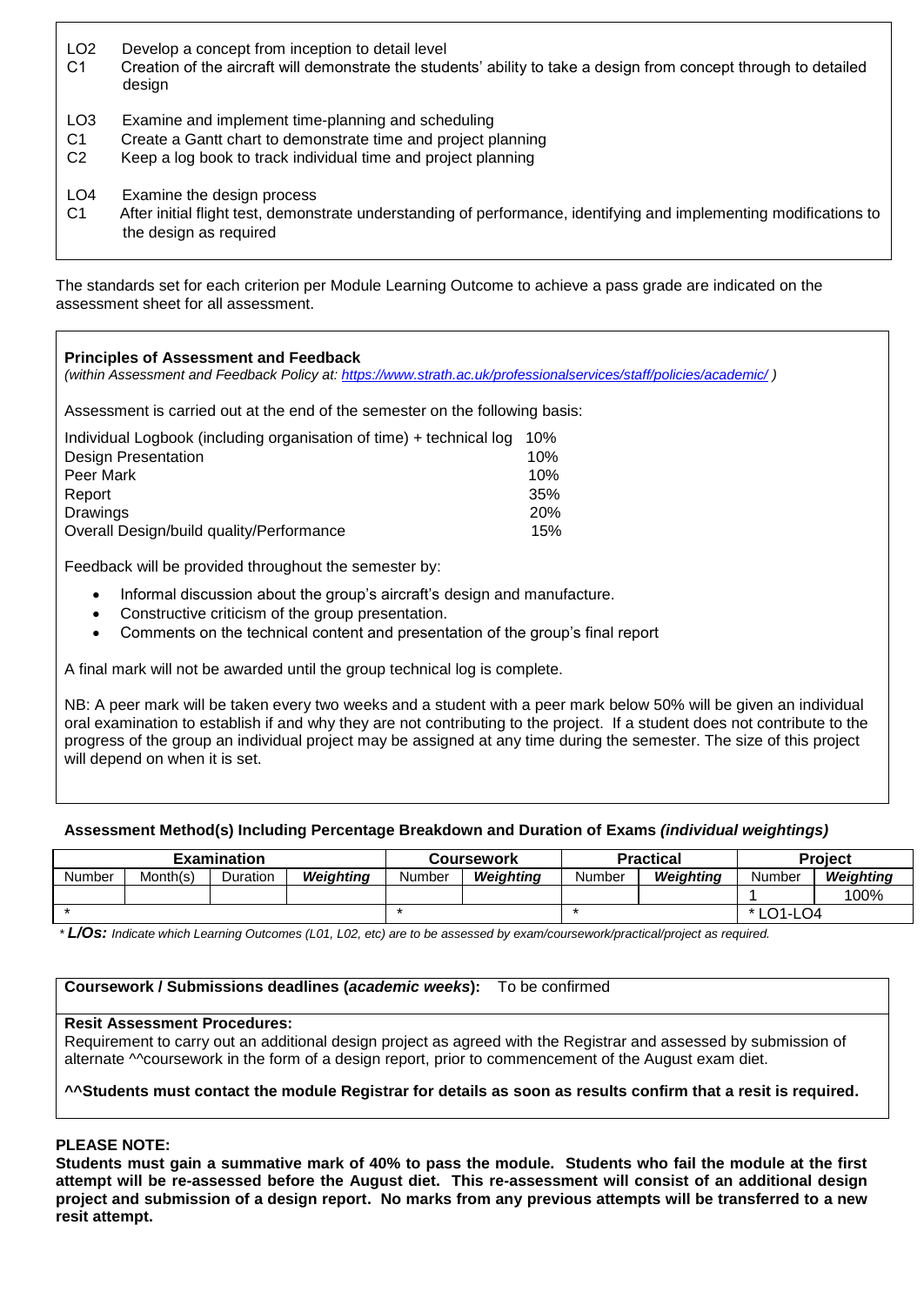## **Recommended Reading**

|       | ***Purchase recommended | **Highly recommended reading                                                   | *For reference |
|-------|-------------------------|--------------------------------------------------------------------------------|----------------|
| $***$ |                         | "Aircraft Performance" by Mair and Birdsall, Cambridge, ISBN 0521362644        |                |
|       | or                      |                                                                                |                |
| $***$ |                         | "Aircraft Performance and Design" by Anderson, McGraw Hill, ISBN 0-07-001971-1 |                |
|       |                         |                                                                                |                |

### **Additional Student Feedback**

*(Please specify details of when additional feedback will be provided)*

| Date | --<br>ıme | Room No                              |
|------|-----------|--------------------------------------|
|      |           | Check timetable webpages for details |

Session: 2021/22

## **Approved:**

| Course Director Signature: Dr E Henderson (SG) |  |
|------------------------------------------------|--|
| Date of Last Modifications: September 13, 2021 |  |

(Updated July 2021)